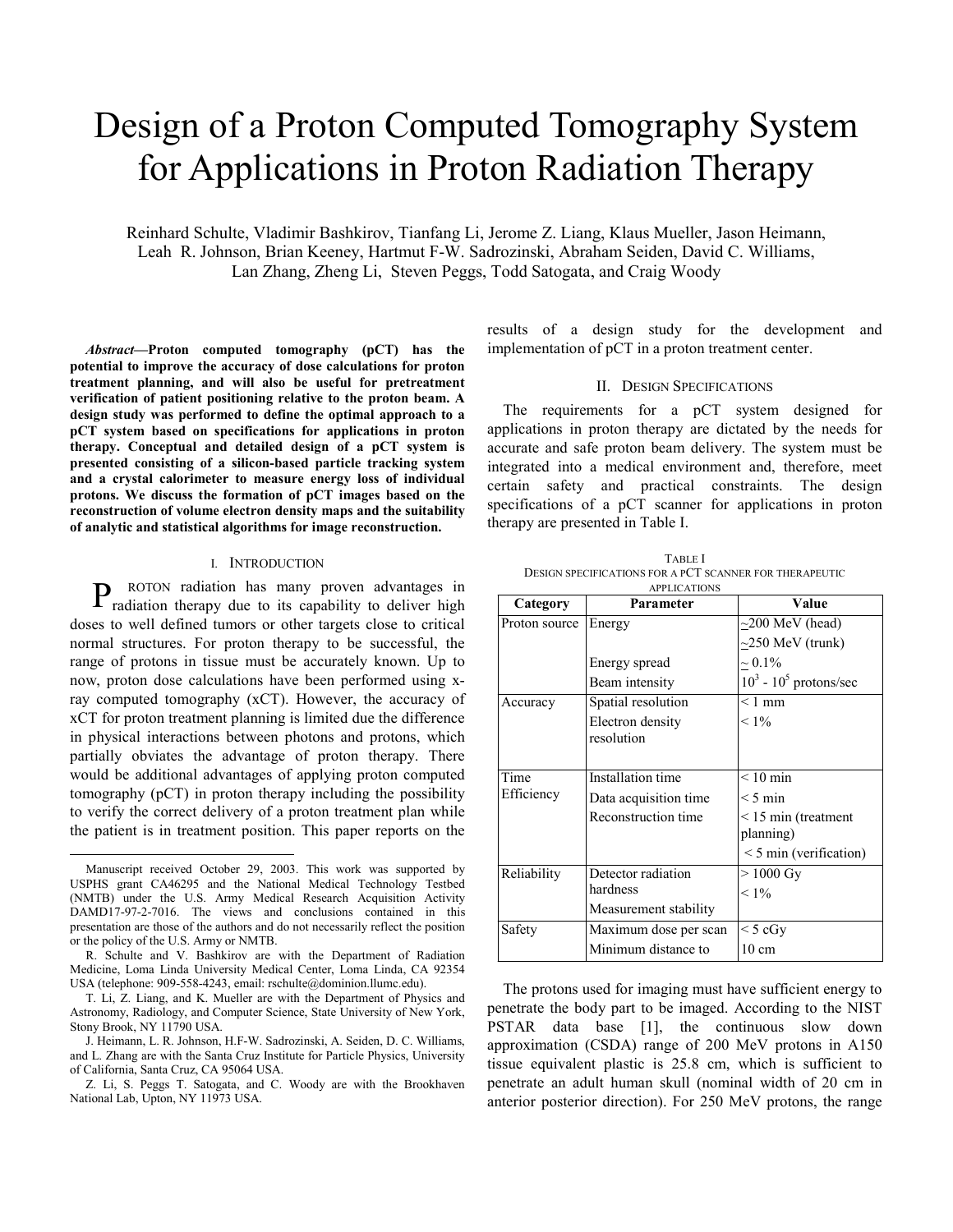in A150 is 37.7 cm, sufficient to penetrate an adult trunk (nominal width of 34 cm, excluding arms). In order the meet the specified accuracy on electron density resolution, the energy should be stable to within 0.1% or 0.25 MeV for a proton energy of 250 MeV.

The spatial and electron density resolutions of a pCT scanner are physically limited by multiple Coulomb scattering (MCS) and energy loss straggling. The spatial and energy uncertainties of the pCT system should be considerably smaller than those imposed by the physical limitations, in order not to compromise the overall performance of the CT system. A clinically meaningful spatial resolution for therapy with protons is about 1 mm. This resolution value is related to what is achievable in terms of target localization and patient positioning accuracy, and is also matched by the steepness of the lateral and distal fall-off of the high-dose region. For example, in radiosurgery applications, where large doses of radiation are delivered to intracranial targets that are often within a few millimeters of critical normal structures at risk, dose localization accuracy requirements of the order of 1 mm are usually cited [2]. The electron density resolution requirement is closely related to the need of a spatial resolution 1 mm. In order to place the distal edge of a proton beam with 10 cm range with 1 mm (1%) accuracy, one needs to know the density of each tissue voxel along the beam path with better than 1% accuracy. Human observer perception of tissue density differences of about 1% is also important in order to assist the physician in identification of tissue structures for treatment planning and verification purposes. Density differences between various soft tissues are typically in the 0.5% to 1% range [3].

A time-efficient pCT system must have a short installation, calibration, scanning, and removal time. Installation and removal of the system may be required if the detectors are not sufficiently radiation hard to stay in the beam line permanently. The time required for scanning a patient for a treatment planning study, including installation and removal of a non-permanent system, should not be longer than 15 minutes (excluding image reconstruction time). When the system is used as an on-line position and dose verification system during a treatment session, fast image reconstruction within about 5 minutes is an essential requirement.

Detectors should be sufficiently radiation hard to maintain their function to within 1% of specified performance values for at least one year, ideally for 5 years or more. Furthermore, the system should be relatively insensitive to changes in temperature, humidity, and magnetic fields present in the treatment room.

A reasonable compromise between the dose delivered and the accuracy of electron density determination must be found, tailored to the clinical situation. The typical dose delivered by existing CT scanners during a scan for treatment planning purpose (3-5 cGy) may serve as a benchmark, and should not be exceeded by the pCT scan under similar conditions. If the scanner is used for pretreatment verification, the dose per scan

times the number of treatment sessions should not exceed this benchmark value. Thus, the density resolution for treatment verification would be lower than that for treatment planning.

## III. PCT DESIGN CONCEPT

The proposed approach to single-proton-tracking CT is illustrated in Fig. 1. The object is traversed by a broad (ideally, but not necessarily parallel) beam of protons of known energy *E*in. A proton-tracking detector is arranged on both sides of the patient, which records the entrance and exit points and angles of individual protons. Protons are stopped in a scintillator array to measure their energy. Technical considerations for these components of the pCT system will be presented below.



**Fig. 1.** Schematic of the proposed approach to pCT. Protons with known entry energy  $E_{in}$  are recorded one by one in the detector reference system  $(s, t, u)$  as they traverse the image object from many different projection angles φ. The recorded data include entry and exit positions and entry and exit angles as well as exit energy *Eout* in the energy detector.

# IV. PROTON TRACKING SYSTEM

To determine the most likely proton path, entry and exit points as well as directions must be measured with a spatial accuracy better than the image pixel size (1 mm  $\times$  1 mm). This requires pairs of 2D position-sensitive tracking systems on both sides of the patient. In order to keep the scanning time reasonably short, the particle tracking system should be able to detect individual protons at rates of 1 MHz or higher. Several technical solutions are possible, including gas-based detectors, silicon detectors, and scintillating fibers. Silicon (Si) detectors, now widely used as vertex detectors in high-energy physics, are the preferred choice for pCT because of their unrivaled spatial resolution at high event rates.

There are two major Si detector structures for tracking applications: Si strip detectors (SSD) and Si pixel detectors (SPD). For two dimensional (2D) position sensitivity (X-Y), double-sided SSD (D-SSD) and pixel detectors are the most frequently used detector structures for tracking purposes. The advantages of D-SSD are: (1) 2D position sensitivity; (2) minimum readout channel number  $(\sim 2N, N)$  being the strip number on one side); (3) minimum radiation length (because only one wafer is used for 2D position sensitivity); and (4) fast charge collection time (<50 ns). There are some major disadvantages for D-SSD, however: (1) the two-sided manufacturing process is about 3-4 times more complicated and expensive than the single-sided process; (2) the detector is relatively radiation soft, due to the complicated structure on the n-side; (3) there is an ambiguity problem when a strip is hit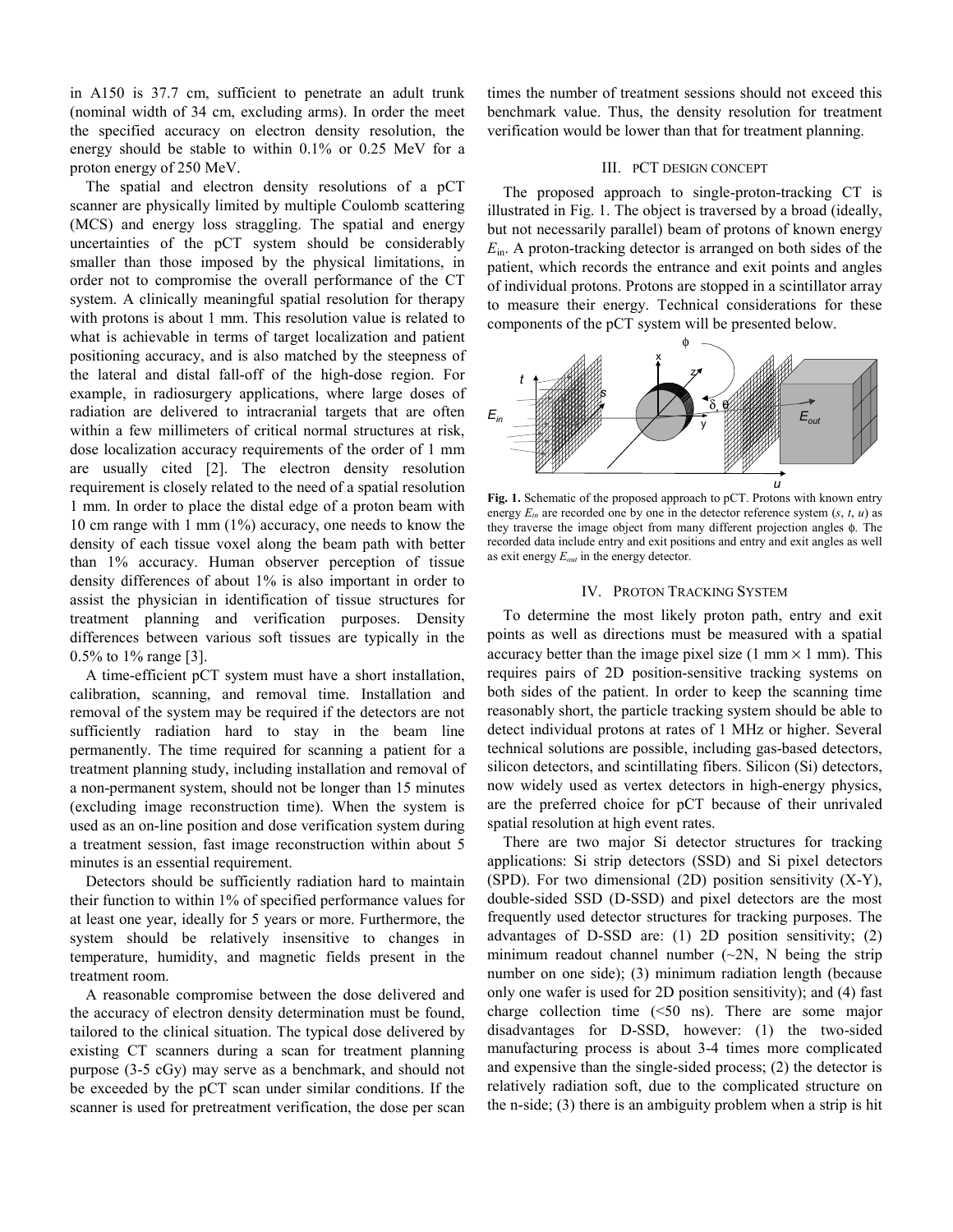by two or more protons simultaneously; and (4) two polarities of readout electronics are required. The maximum rate of D-SSD is limited by the charge collection time, the multi-hit ambiguity problem, and the shaping time in readout electronics. With fast shaping time, the rate can be 1-10 MHz/detector chip, which would be sufficient. The maximum detector chip size is limited by the maximum wafer size in the high resistivity detector industry, which is currently at 150 mm diameter, resulting in a maximum chip size of about 10.6 cm  $\times$ 10.6 cm. Therefore, a modular design is needed to cover a larger anatomical area.

The advantages of SPD are: (1) 2D position sensitivity; (2) single-sided process; (3) *no* multi-hit ambiguity; and (4) fast charge collection time (50 ns). The main disadvantages of SPD are: (1) large readout electronic channel number  $({\sim}N^2$ , N being the number of rows or columns); (2) complicated and difficult bumper bonding technology for interconnections between the detector chip and readout electronics chip; (3) additional radiation length in the readout electronics chip; (4) position resolution limited by the minimum size of bumper bonding pads to  $>20 \mu$ m (not critical for our application); and (5) high overall cost due to the large number of electronic channels and cost of bumper bonding. The maximum rate and detector chip size of SPD are similar to that of SSD.

A novel detector structure, called Si stripixel detector (SSPD), was recently developed at BNL [4] and would be suitable for the purpose of pCT. In the SSPD structure: each pixel is divided into an X- and Y-cell, which are connected and read out by projective X and Y strips, respectively. To get 2D position sensitivity, it is essential that for each proton hit the resulting charge is shared between the X-cell and Y-cell in a given pixel. Since the charge spreads during the drifting time (tens of ns) due the diffusion process, the charge cloud has a finite size on the order of 20 µm. In order to get charge sharing between the X-cell and Y-cell, each pixel should be divided in such way that the cells are interleaved with maximum distance between the two parts  $(< 20 \mu m)$  [4]. The main advantage of the novel SSPD is that it achieves 2D position sensitivity with the simpler single-sided process. Thus, it combines the advantages of both SSD and SPD technology. The remaining, although not limiting, disadvantage is that it is essentially a strip layout, i.e., it has the same multi-hit ambiguity as the D-SSD.

# V. ENERGY DETECTOR

The residual energy of protons traversing the image object is the single most important quantity in pCT. The accuracy of this measurement determines the density resolution of the pCT method. Although one may contemplate using the position sensitive silicon detectors to determine the residual energy via *dE/dx* measurements in the depletion layer of these detectors, this method is inherently inaccurate due to the weak dependence of stopping power on proton energy. Therefore, a separate energy detector is required.

To measure the residual energy of a single proton with better than 1% accuracy using a compact detector is not trivial. Several solutions have been suggested such as magnetic spectrometers [5], or a range telescope [6]. Another possibility to measure energy is a calorimeter consisting of a single or multi-array of crystal scintillators, which convert radiationinduced ionizations into scintillation light, collected by photomultiplier tubes or large area photodiodes. Photodiodes would be preferable in the case of pCT because they are not as sensitive to the magnetic fields present in the proton gantry. Calorimeters have been widely used during last decade for charged particle detection and identification in experiments where good energy resolution is an essential requirement (see [7] –[10] and references therein).

| <b>TABLE II</b> |
|-----------------|

| CHARACTERISTICS OF CRYSTAL SCINTILLATORS SUITABLE FOR PCT |
|-----------------------------------------------------------|
| <b>APPLICATIONS</b>                                       |

|                           | CsI       | $Bi_4Ge_3O_1$ | Lu <sub>2</sub> SO <sub>5</sub> :Ce |
|---------------------------|-----------|---------------|-------------------------------------|
| Parameter                 | (pure)    | (BGO)         | (LSO)                               |
| Density $(g/cm^3)$        | 4.51      | 7.13          | 7.4                                 |
| Range (cm) of             | 14.9      | 9.0           | 8.4                                 |
| 250 MeV protons           |           |               |                                     |
| Refractive index          | 1.8       | 2.2           | 1.82                                |
| Radiation hardness        | good      | modest        | good                                |
| Decay time (ns)           |           |               |                                     |
| fast                      | $10 - 36$ | 300           | 40                                  |
| slow                      | 1000      |               |                                     |
| Light output <sup>a</sup> |           |               |                                     |
| fast                      | 0.1       | 0.15          | 0.65                                |
| slow                      | 0.02      |               |                                     |

<sup>a</sup> relative to NaI

Many options for scintillating crystals exist. Table II compares the physical characteristics of three types of crystal scintillators. The statistical uncertainty of the calorimeter output arises from the variation of photoelectron production for a given quantum efficiency. The light yield of virtually all crystal scintillators is sufficient to give a statistical contribution to the energy resolution of less than 1% for 200 MeV protons. To achieve this resolution, one needs a minimum of  $10<sup>4</sup>$  photoelectrons, which with reasonable light collection efficiency and quantum efficiency of the readout device can be easily achieved with any of the scintillators under consideration. Due to its high density, fast decay, and high light yield, LSO may be preferred for pCT application.

# VI. IMAGE RECONSTRUCTION

#### *A. Physics of Proton Image Formation*

The pCT reconstruction problem differs in some respects from that of xCT, PET, and SPECT, but underlying principles are the same. In the latter image modalities, data collection is usually considered as the Radon transform of the object source function. For x CT, for example, the object data represent the attenuation coefficient map and the projection data the log values of the detected x-ray counts.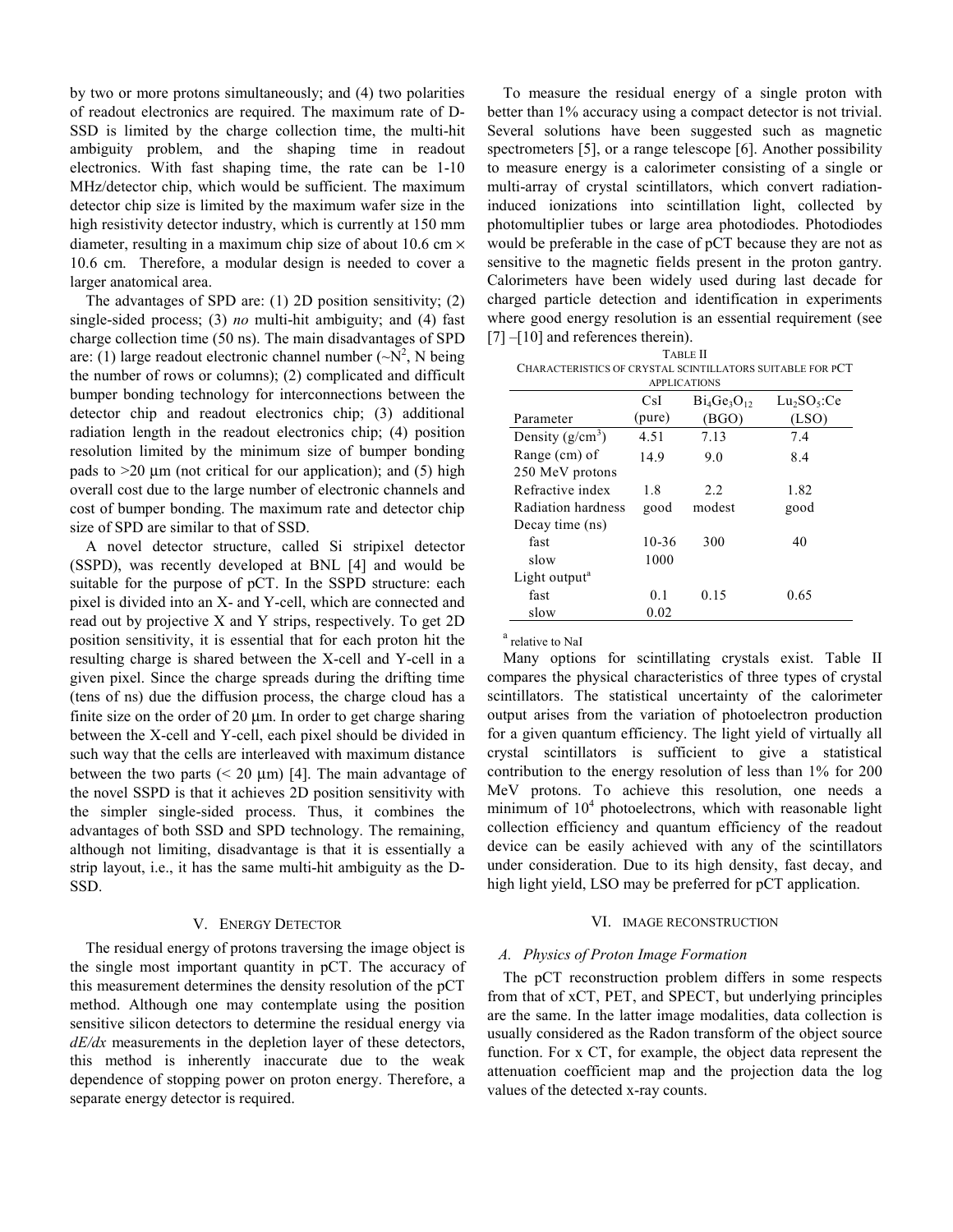The main goal of pCT for therapy applications is the determination of the volume electron density,  $\rho_e$ , by measuring the energy loss of protons after traversing the object. Ionization and atomic excitation are the main processes for the energy loss of protons. The mean rate of the loss per unit track length, i.e., the stopping power, is given by the Bethe-Bloch equation:

$$
-\frac{dE}{dx}(\mathbf{r}) = \eta_e(\mathbf{r}) F(I(\mathbf{r}), E(\mathbf{r}))
$$
\n(1)

where  $\eta_e(\mathbf{r})$  is the electron density relative to water, **r** represents the spatial location,  $I(r)$  is the mean ionization potential of the medium, *E*(**r**) is the proton energy, which changes with **r** as the proton travels through the body, and *F* is a known function of *I* and *E* defined by the Bethe-Bloch equation [11]. With reasonable assumptions and approximations, the non-linear differential equation (1) can be integrated as

$$
\int_{E_{in}}^{E_{out}} \frac{dE}{F(I_{water}, E)} = \int_{L} \eta_e(\mathbf{r}) dl
$$
\n(2)

which would be in the format of the Radon transform if the proton path were a straight line: the right side is the line integral of the relative electron density along the proton path *L,* and the left side is a unique function of the proton energy difference. In equation  $(2)$ ,  $I(\mathbf{r})$  was replaced by the mean ionization potential of water *Iwater* = 61.77 eV. This is justified because in human tissues the variation of *I* is not very large and the dependence of the function *F* on *I* is relatively weak.

 In pCT, multiply scattered protons traversing the object travel along a curved zigzag path, which may deviate significantly from a straight line (see Fig. 2). Furthermore, protons usually do not get absorbed but traverse the object completely. Thus, the photon counting rate used in x-ray CT, PET, and SPECT has to be replaced by the energy loss measurement for protons traveling along tracks *L* that lead to the same image pixel. Given the known proton entrance energy and the measured exit energy, the energy integral of equation (2) can be computed, resulting in the projection data. The image reconstruction problem for pCT is then to obtain the best estimate for the relative electron density map from the measured proton data.



**Fig. 2.** Monte Carlo simulated tracks of 500 MeV protons traversing an object of water density with 50 cm diameter. The solid lines correspond to the most likely path of protons with an exit displacement of 0, 1, 3, and 5 mm, while the dashed lines represent the one-sigma envelopes caused by MCS.

## *B. Reconstruction Algorithms*

Since proton paths are not straight lines, the exact inversion of the pCT integral equation is impossible. The wellestablished *analytical reconstruction algorithms* based on the inversion of the Radon transform, such as the filtered back projection (FBP) algorithm, are, therefore, of limited use. On the other hand, it has been shown in pCT simulation studies that the straight-line approximation can lead to pCT images with reasonable spatial and density resolution [12]. The FBP algorithm, which is fast and robust, may be sufficient if pCT is used for pretreatment verification of patient position.

In order to find a more exact solution of the object function <sup>η</sup>*e*(**r**), one may resort to *iterative, statistical reconstruction algorithms*. In general terms, the discrete data acquisition model for pCT may be expressed as

$$
y_i(\Delta E, \mathbf{r}_{in}, \mathbf{r}_{out}, \Omega_{in}, \Omega_{out}) = \sum_j M_{ij}(\mathbf{r}_{in}, \mathbf{r}_{out}, \Omega_{in}, \Omega_{out}) \eta_j
$$
  
+  $n_i(\mathbf{r}_{in}, \mathbf{r}_{out}, \Omega_{in}, \Omega_{out}) + b_i$   
(3)

where  $y_i$  is the integral described by the left side of equation (2) for the energy loss  $\Delta E = E_{in} - E_{out}$ , the matrix element  $M_{ij}$  is the product of the probability that a proton detected in pixel *i*  passed the voxel *j* and the path length through that voxel (approximated by the voxel size),  $\eta_i$  is the relative electron density of the voxel *j*,  $n_i$  is the noise in pixel *i*, and  $b_i$  is the background signal of the energy detector in pixel *i*. The arguments  $\mathbf{r}_{in}$ ,  $\mathbf{r}_{out}$  and  $\Omega_{in}$ ,  $\Omega_{out}$  are the entry and exit positions and directions of the protons, respectively. Note that the pCT image noise, which is determined by a combination of detector measurement uncertainty and energy straggling, is more